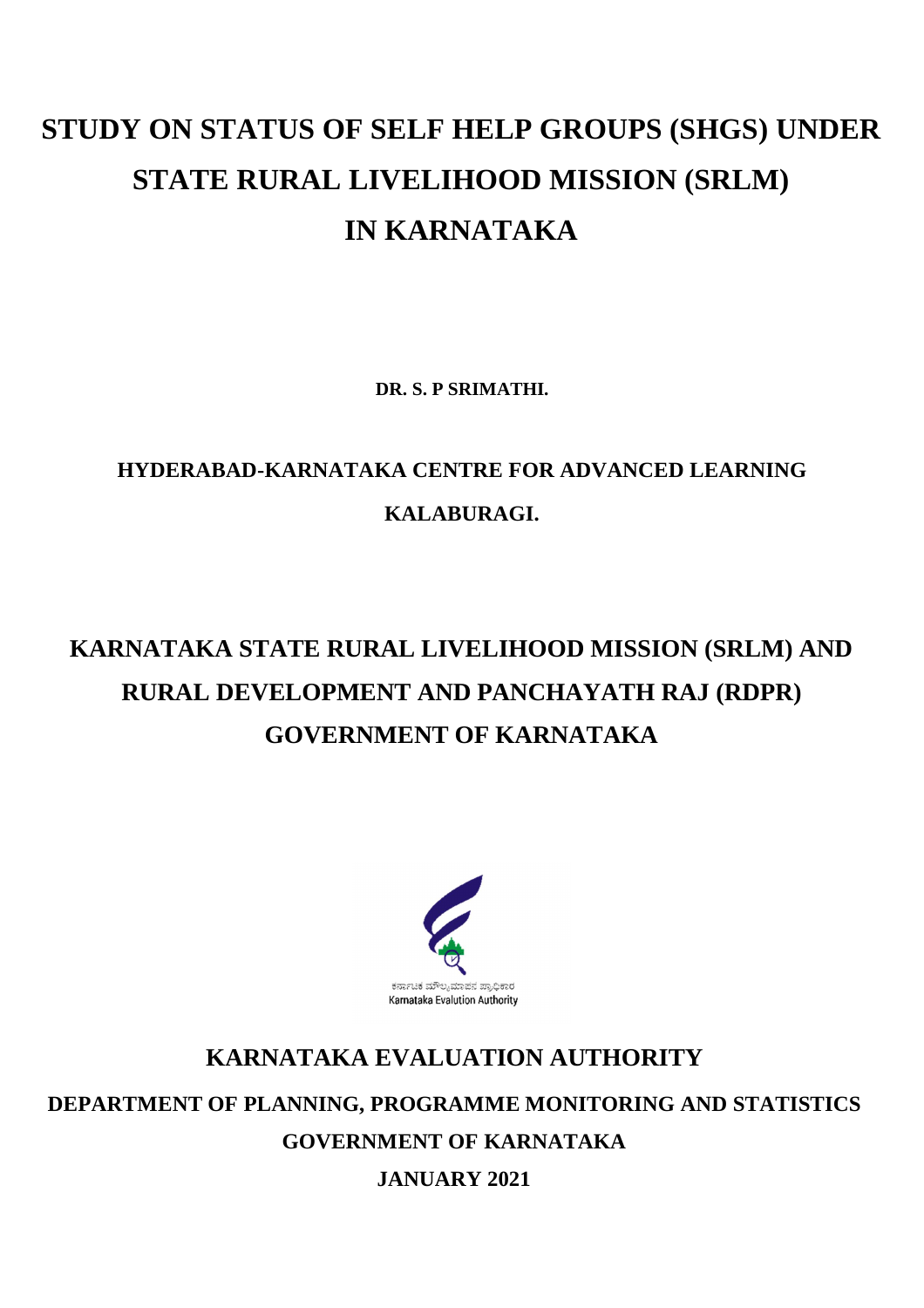### **Executive Summary**

- 1. In 2011, National Rural Livelihood Mission [NRLM] was launched by Ministry of Rural Development, Government of India in 12 states with high incidence of rural poverty. The objective was to alleviate poverty and create sustainable livelihood opportunities [selfemployment and organization]. Government of India is assisting the State Governments in reducing the incidence of rural poverty through National Rural Livelihoods Mission (NRLM).
- 2. In Karnataka, society, named as, "Sanjeevini" under Department of Rural Development and Panchayat Raj (RDPR) has been promoted with an objective of reducing the incidence of rural poverty through the assistance extended by Union Government under National Rural Livelihoods Mission (NRLM). The three-tier organisational structure, State, District and taluk levels were envisaged to implement the scheme. The Karnataka State Rural Livelihood Mission (KSRLM) was inaugurated formally on 2nd December 2011.
- 3. The Society aims at improving livelihoods of the rural poor and enhances social and economic empowerment of rural poor, especially women. It is being done by developing organizations of the rural poor including producer groups and by enabling their access to better services, credit and support from line departments and financial institutions. The Mission is also investing in building capacities of public and private service providers such that they could reach out to the rural poor more effectively and efficiently.
- 4. There are total 243961 SHG's with total 3099421 members in all 30 districts in the state under KSRLM which come under Rural Development and Panchayat Raj Department. In the year 2016-2017 out of 243961 SHG's 7850 are newly formed under NRLM concept and 1635were renewed and 234476 are pre NRLM.
- 5. The present study has been under taken by HKCAL at the instance of KEA, GOK to study the status and performance of SHG's [including financial and grade 1] and its impact on socio – economic status of its members, with following specific objectives.
	- a. To examine the activities undertaken by women and assess their performance.
	- b. To identify the challenges faced by SHG groups with regard to linkages to banks in availing funds and loans.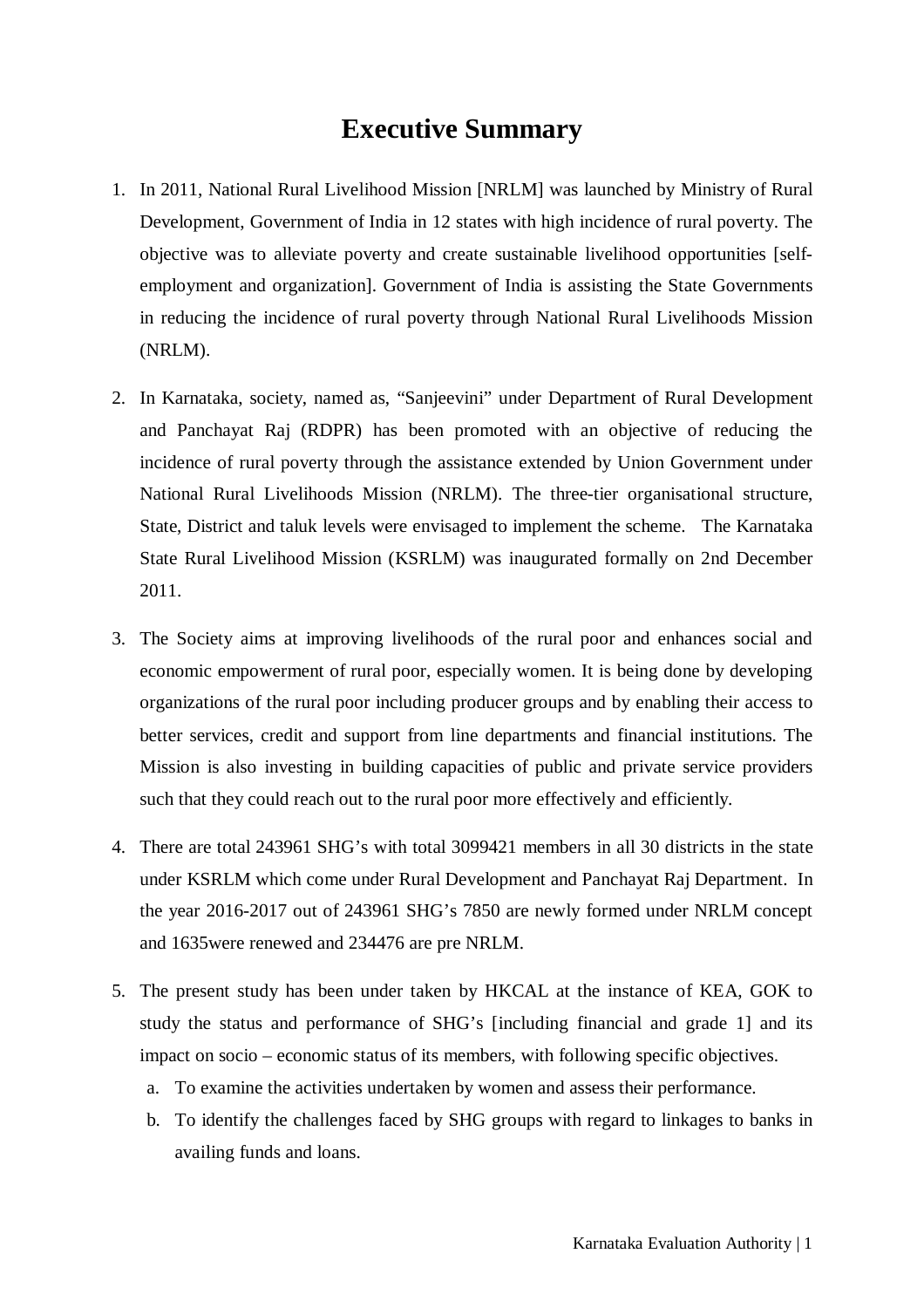- c. To study the functioning of the SHG federation and problems faced by the federations and its impact on SHG members.
- d. To examine the training adequacy and requirements of the SHG's.
- e. To evaluate the functioning of regional training institutions and their functions, resources available and challenges faced in carrying out the training.
- 6. SHG's play a major role in contributing to women's empowerment, in this context an Evaluation Study on Status of Self Help Groups (SHGs) under SRLM in Karnataka was initiated based on the Qualitative indicators of Self-confidence, Awareness, Physical mobility, Self-identity-positivity, Decision making, Access over resources, Information, knowledge and skill . The study is an attempt to examine the impact of empowerment through the implemented schemes and programmes under the KSRLM stressing on nonfarm activities.
- 7. Feminist research methodology was applied to conduct the evaluation where the observer and the observed are not separated. The feminist research methodology has been able to identify the empowerment of women through the gender sensitive indicators.
- 8. Structured interviews based on open ended and closed ended questions were framed. Interview schedules and FGD were conducted for the Beneficiaries, SHG's, SHG's members, Taluk and district local federations/ coordination committees, Rural Self Employment Training Institute [trainers] bank officials tools to be developed as and when field situation arises.
- 9. Five districts, viz, Gadag, Koppal, Mysore, Tumkuru and Uttara Kannada where the programme was intensively implemented were selected for the evaluation study. The total SHGs in these five districts were collected and sample 1791 SHGs were randomly selected to carry out the investigation.
- 10. Data has been presented as proportions and percentages. Measures of central tendency and dispersions were worked out to capture average impact and variation in data set. Tabular and graphical representation was adopted besides content analysis was made for FGD's across respondents. Case studies approach has also been adopted.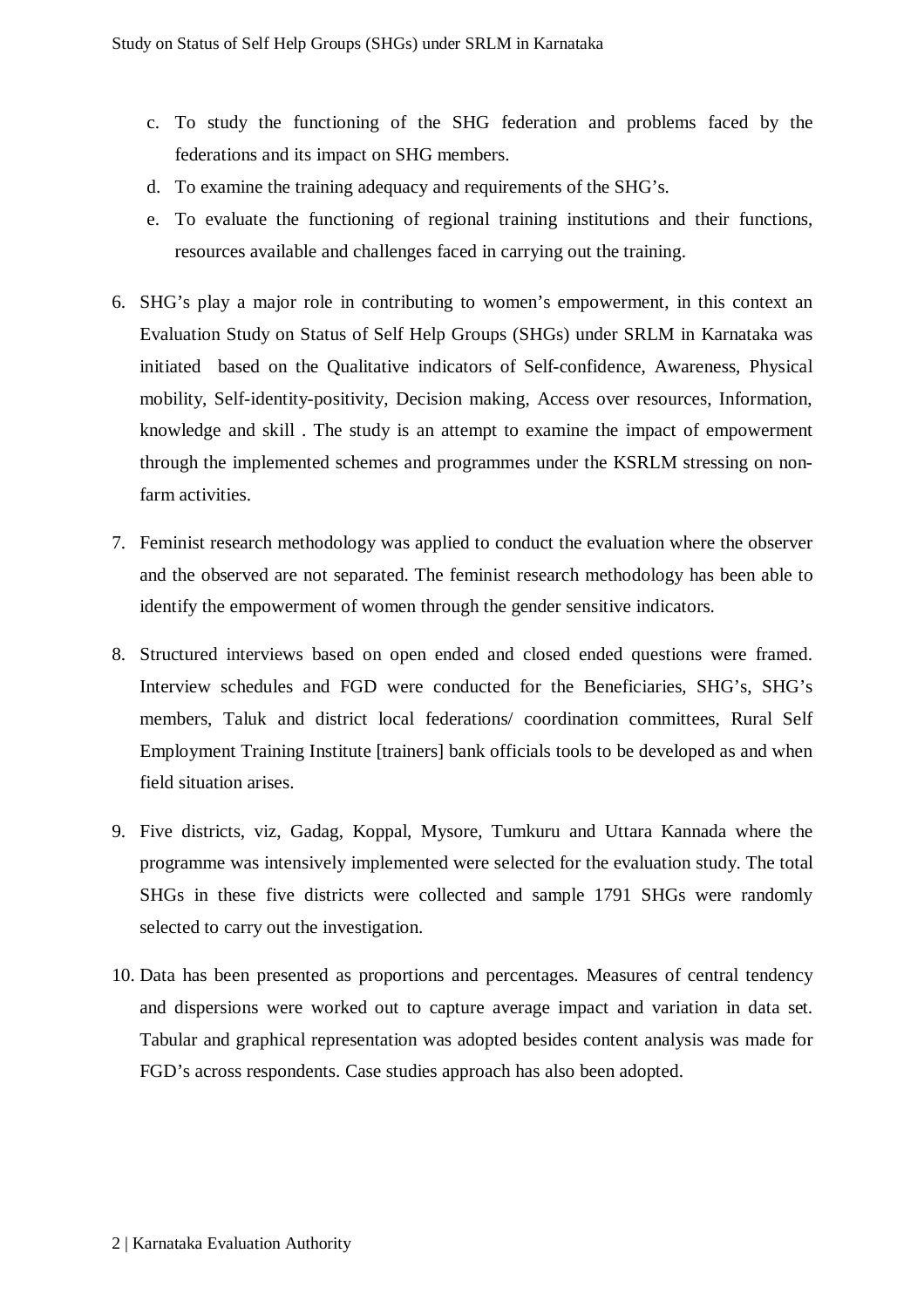### **Key Findings**

- 1. The SHG groups are functionally doing well in community as well as in empowering the members. KSRLM scheme/ programmes/ initiatives have been able to bring the marginalised women into mainstream development.
- 2. The members after joining the KSRLM SHGs groups are good in confidence in an average 41.5% to 46.5%. [ table 11]
- 3. The research through observation and experiential analysis reveals the findings among the marginalised women the poorer sections of the women who have no access to financial resources or networking find it difficult in joining the self-help groups.
- 4. Through FGD it was observed majority of members seek loan from SHG group than bank. They find the banking sectors to be complicated for their loan availability
- 5. Access to credit by SHG members is between an average of 50 % to 76.5%. except in Gadag and Koppal which is 50% whereas the other districts are fairly doing good [table 15.1]
- 6. Improvement in repayment of outstanding loan from Tumukuru district is highest with 42.5% whereas Koppal is least with 28.5% [table 15.1]
- 7. Increase in assets after joining the KSRLM SHGs is between 8 to 16%. Much improvement and women buying or investing in movable or immovable property is not seen.[ table 18.1]
- 8. The research evidently proves through FGD Social empowerment has increased the pathways of networking, solidarity and community respect.-
- 9. Economically and financial women are having good position in the society. With the Confidence in averting financial crisis of the family and handling financial matters in the family women have been able to have a better status in the family.[ table 15.1]
- 10. Entrepreneurship initiative is very low in all the districts
- 11. Networking and marketing skills among the member after training is between an average of 3.5% to 13% [ table 20.1]
- 12. Marketing of the members through Government agencies is 2.4% to 20% [ table 19]
- 13. Training in skill development and marketing is inadequate
- 14. As per to observation the real concern is the women's double burden or the lack of leisure. Women in order to become a successful entrepreneur make use of their leisure time for the business which can have a toll on their health wellbeing. The anti-poverty alleviation projects need to prioritise the 'leisure period' in their projects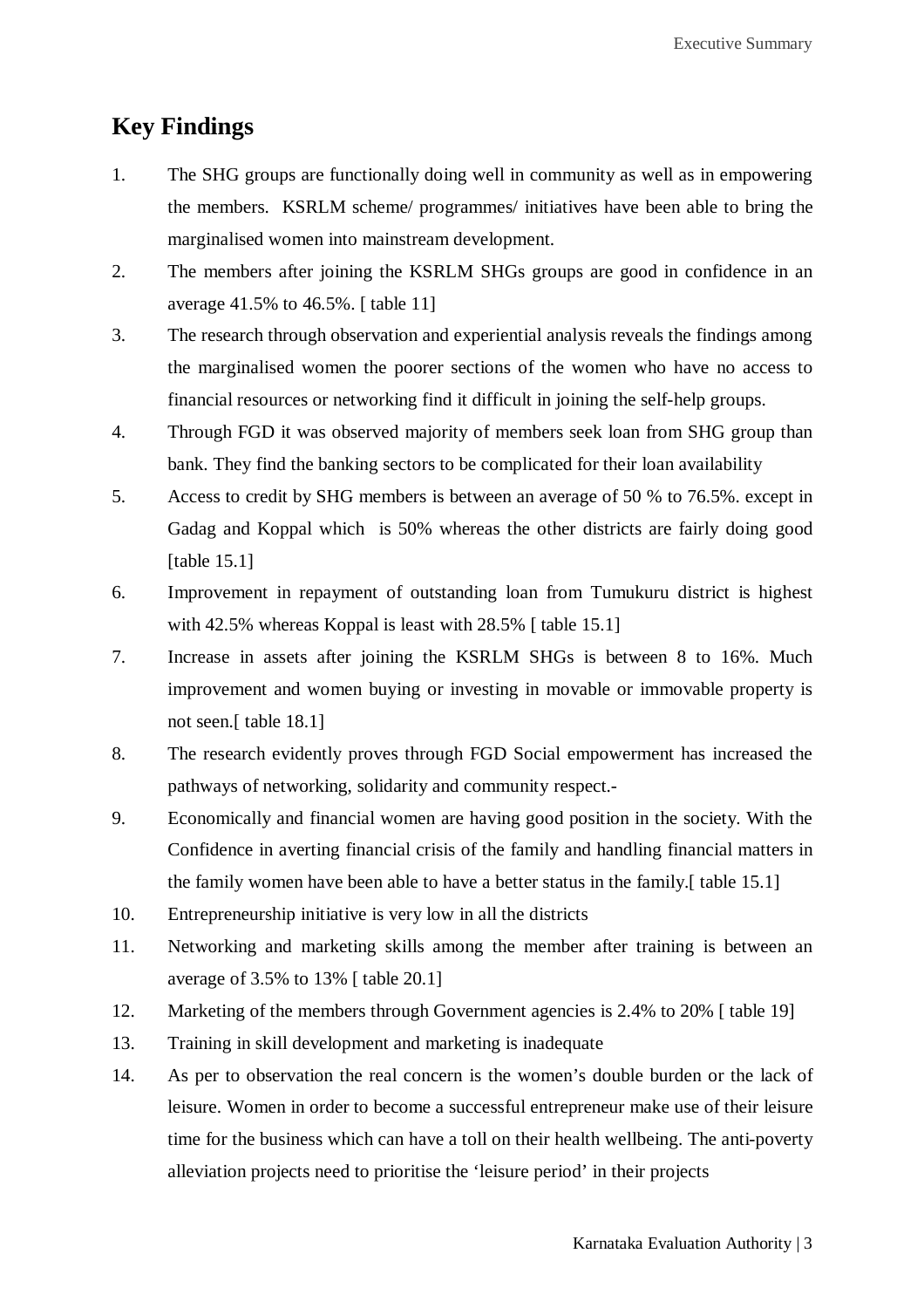#### **Limitations/ Constraints**

- 1. Availability of SHG members for the interviews/FGD/was cumbersome due to lack of free time from the members. To fix the time, place as per to their convenience was tough
- 2. Election code of conduct and later to floods the data collection was delayed
- 3. Due to Covid 19 pandemic it was difficult to access the data as the office was closed the compilation and analysis was delayed

#### **Recommendations**

#### **Short term Recommendations**

- *1. Every district to have a women's full-fledged market to promote women entrepreneurship. Place to be earmarked at District /taluk to market the products of SHG groups. This initiative can be collaborated with Karnataka state Industry and Commerce like providing work sheds in industrial areas. There should also be an amount generated under Gender budgeting for women entrepreneurs' infrastructure.*
- *2. Training and skill development shall be need based, enhance individual capacity with local requirements. Majority members are in the age group of 31 to 40 years [table 2] and 10th passed with an average percentage of 88.6% to 96.0% [table 3]. This would enable them to have more aptitude for learning and following the technology driven skill training programs. districts like Mysore , Uttar Kannada, which are wet lands training in areca nuts products like jewellery, plates, house and functions decorative items, coir making, jute bags, foot mat, coir mat and twisting, toy making, sea foods, whereas Tumukuru , Koppal. Gadag which are dry districts can focus on food processing items, handlooms, herbal medicines, garments, candle making, terracotta products, jewellery making, ration shop, leather products, wood based furniture and carvings, pottery. Training in cottage industries, identifying the local talents similar to Asian paints colour academy [https://www.youtube.com/watch?v=qN8e85JZe04] identifying the women's talent in drawing rangoli art and training them to become creative painters. This could infuse employment and creativity is nourished.*
- *3. The training skills need to be more technology driven and based on market value and sustainability. Printing and binding, bio fertilizers, screen printing, documentation skills, preparing visiting cards and envelops through recycling, files and paper bags, temple*